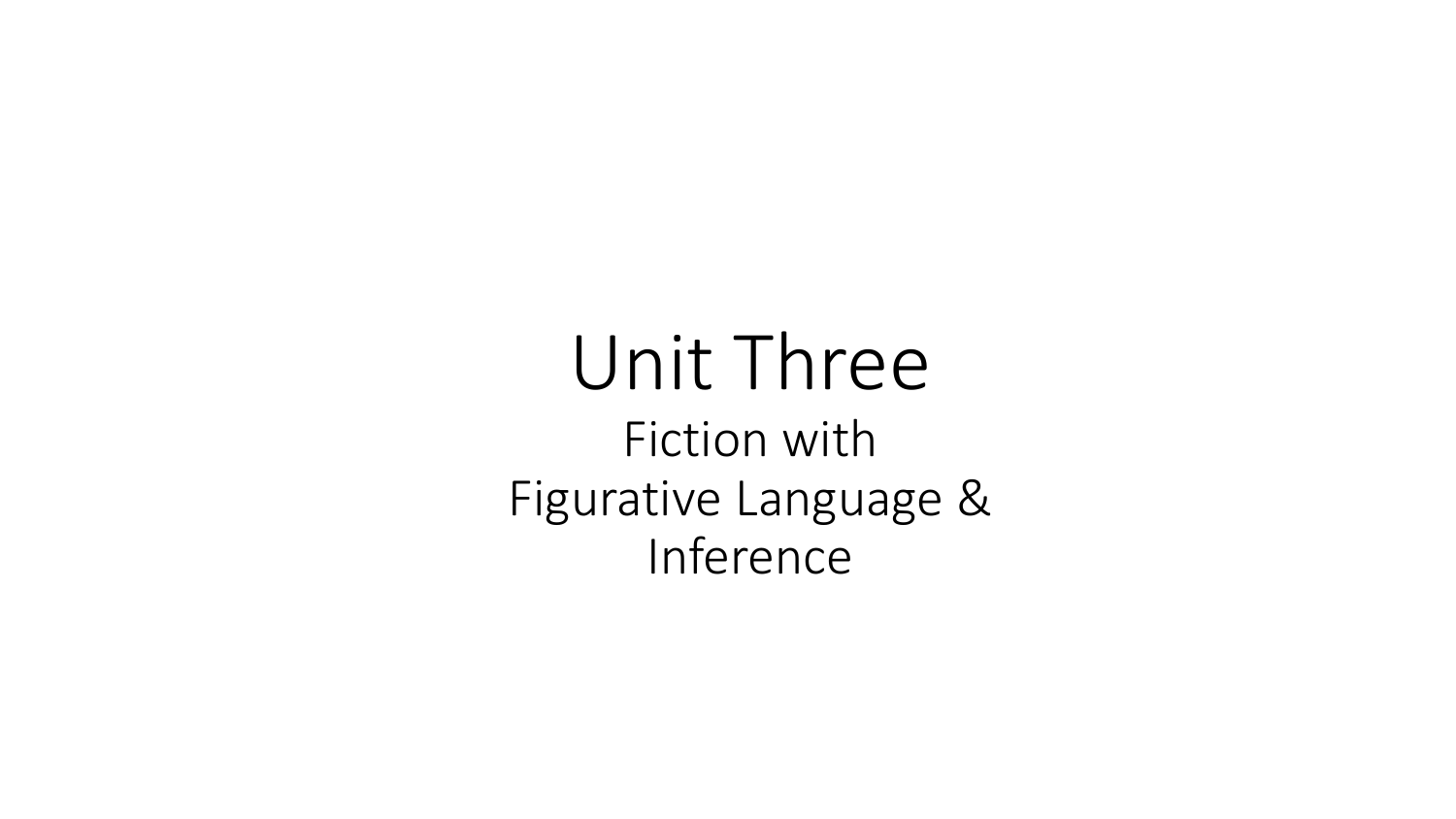#### Activity  $#1$  = Figurative Language

Figurative language is found in all types of writing. Authors use it to create tone, evoke emotion, add a layer of complexity to written works to convey a message or intent, and create more vivid imagery.

# **TIME TO REVIEW**

some of the different types of figurative language and see examples: <https://www.youtube.com/watch?v=jfaOu7Lf4z4&t=37s>

## **NOW YOU TRY!!**

Listen to these 18 song clips and identify the different types of figurative language that are used.

<https://www.youtube.com/watch?v=LQmXDdC3jRE>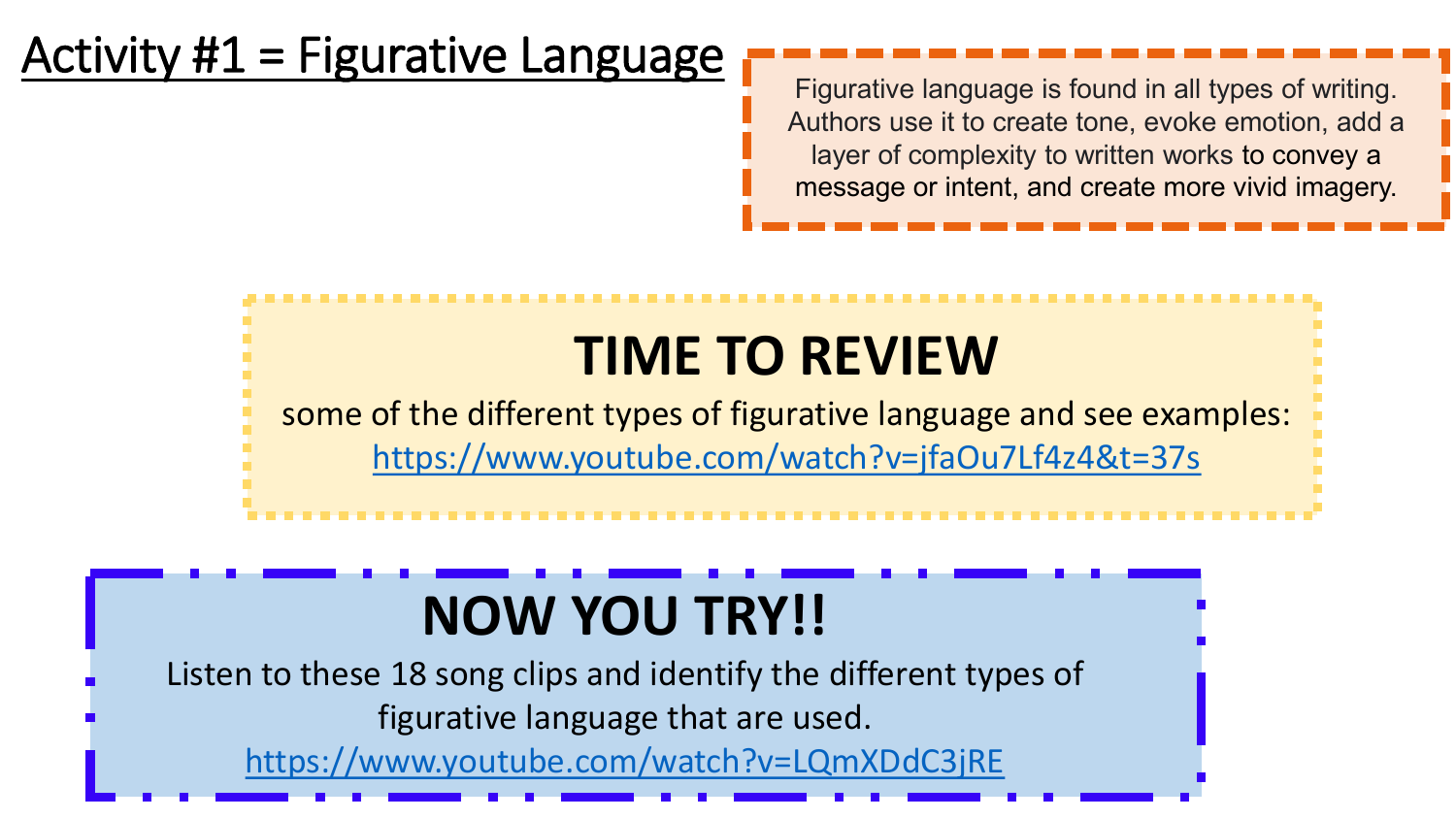#### Activity  $# 2 =$  Inference



# **NOW YOU TRY!!** Inference practice game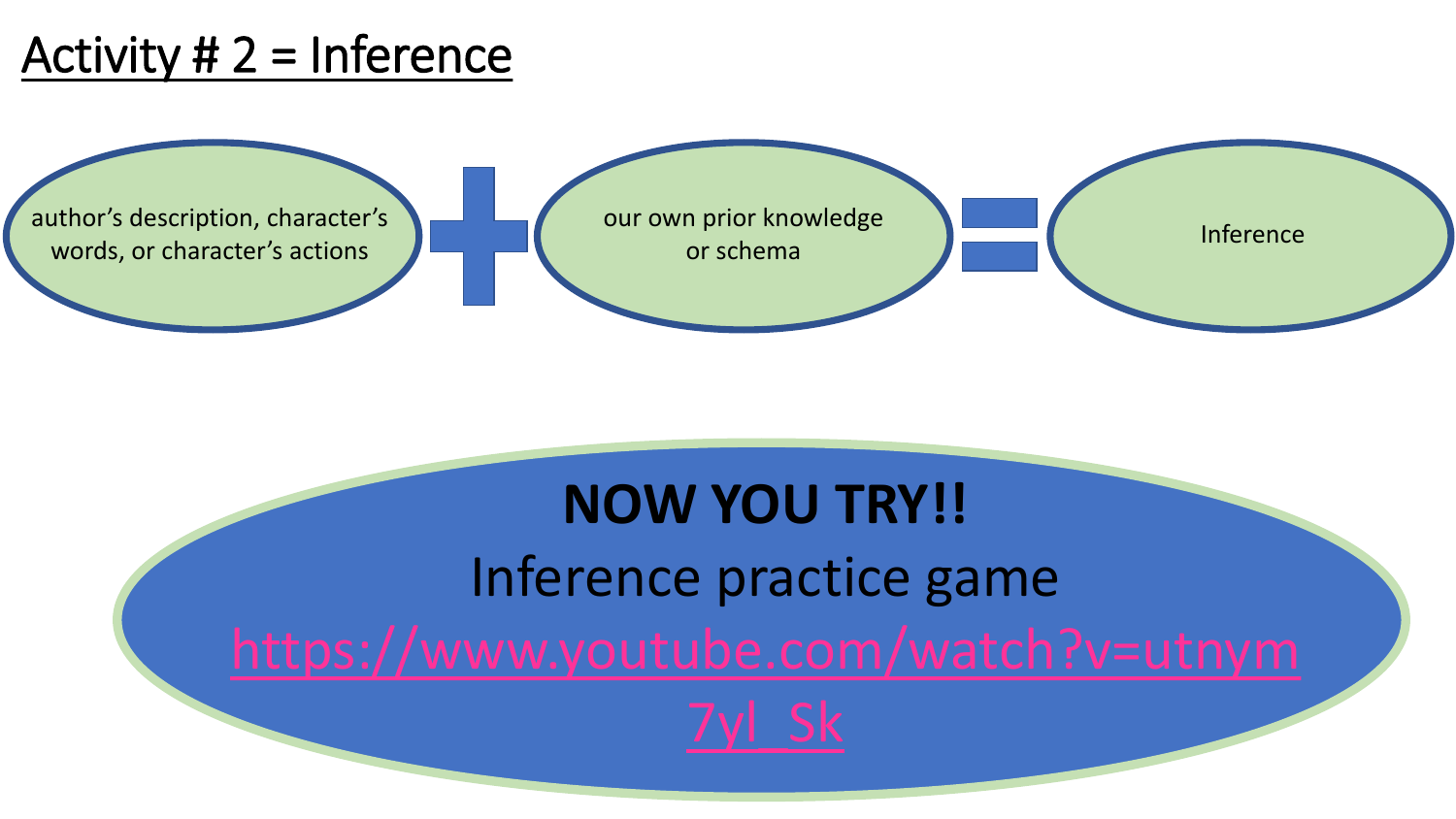#### Activity #3 = story application

Directions:

- 1. Click the link and read the story: CommonLit [| Mother and Daughter | Free Reading Passages and Literacy Resources](https://www.commonlit.org/en/texts/mother-and-daughter)
- 2. Apply your new knowledge and use the story to complete the charts.

| <b>FIGURATIVE LANGUAGE IN TEXT</b> | NAME WHAT TYPE IT IS | HOW DOES IT EFFECT THE STORY |
|------------------------------------|----------------------|------------------------------|
|                                    |                      |                              |
|                                    |                      |                              |